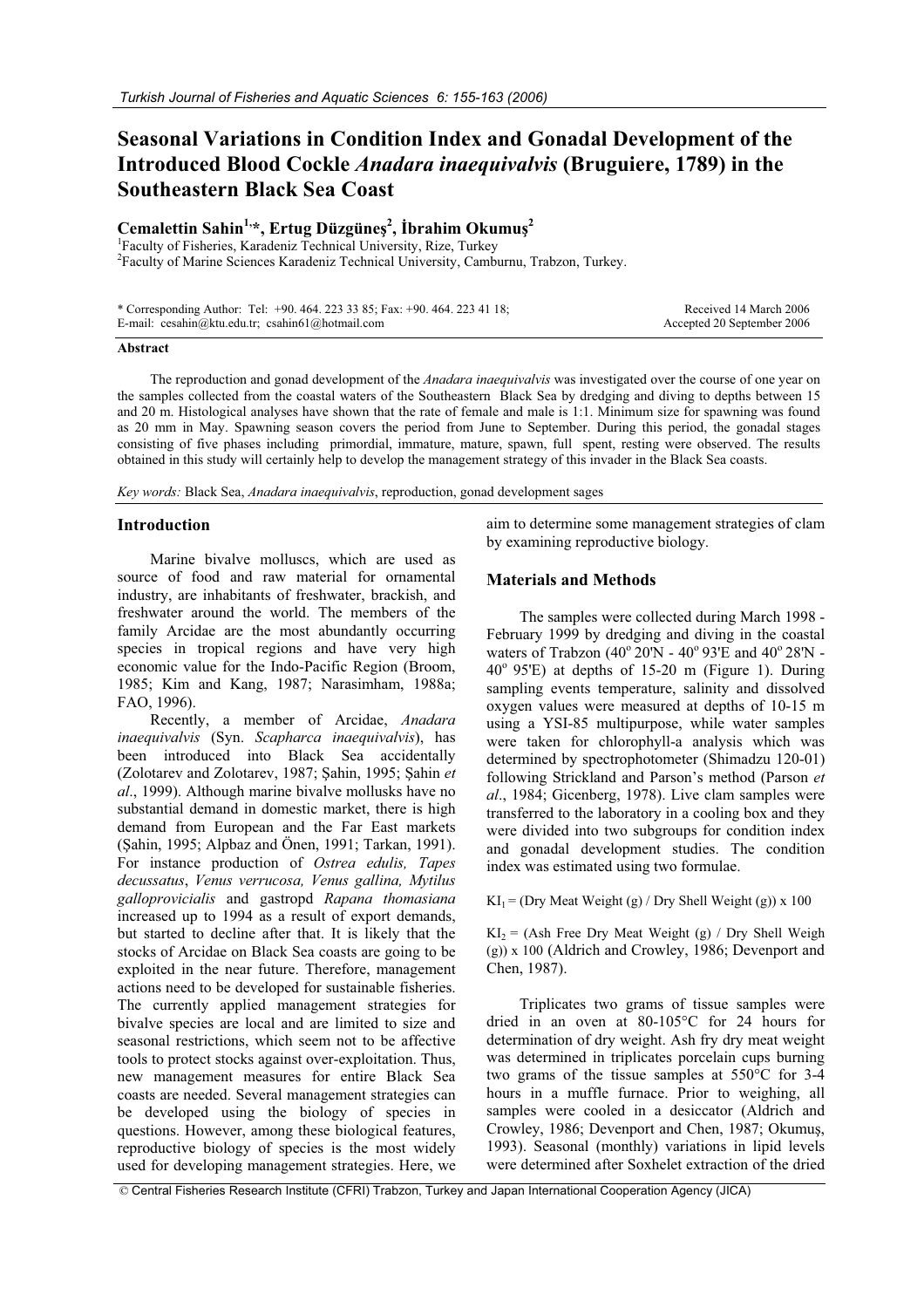

**Figure 1.** The study area.

tissues with petroleum ether for 24 h, while protein content was derived using micro Kjeldahl method (AOAC, 1990; Iglesias and Navarro, 1991; Bligh and Dyar, 1984; Sedano *et al*., 1995; Dare and Edwards, 1975). The relationships between both biological (chlorophyll a, condition index, dry meat etc.) and environmental variables (temperature, salinity etc.) were analyzed using a partial correlation procedure.

Monthly samples were grouped to 15 length groups with 5 mm intervals and 5 individuals were sampled from each group for the histological studies. Skins were removed and samples fixed in Bouin's solution and then immersed in paraffin bath to take cross-sections about  $7-10\mu$  thickness in various directions. Sections then were stained with hematoxylene and eosin. Gonad development stages were estimated observing sections under the microscope as resting, beginning, developing, maturing, spent, and full spent phases (Smith, 1968; Lange, 1987; Dzyuba and Maslennikova, 1982; Navarao *et al*., 1989, Morton, 1990).

# **Results**

The mean monthly variations in temperature, dissolved oxygen, chlorophyll and salinity are given in Figure 2. Minimum and maximum temperatures were recorded during July (23.5ºC) and February (11.2ºC). Salinity varied from 17 to 19‰ during the sampling period, while dissolved oxygen was the highest in April and May (7.6 mg/l) and the lowest in June (5.3 mg/l) when temperature was high. Chlorophyll-a content reached maximum of 1.085 mg/l during April and minimum (0.183 mg/l) in July (Figure 2). Partial correlation analysis indicated that both of the condition indexes  $(KI_1, KI_2)$  were

significantly correlated with chlorophyll-a values  $(r=0.67$  and  $r=0.66$  for  $KI_1$  and  $KI_2$  respectively).

Both condition indexes exhibited clear seasonal cycle (Figure 3). The monthly condition index values obtained using both methods were the highest of the year in May  $(KI_1 = 11.266 \pm 0.667$  and  $KI_2 =$ 10.45 $\pm$ 0.588) and the lowest in August (4.675 $\pm$ 0.240 and  $4.265\pm0.219$ , respectively).

Biochemical composition of tissue, particularly water, protein and lipid, showed a clear seasonal variation as well (Figure 4). Water content of the tissue varied between 75.3% and 83.7% reaching maximum level in the mid-summer and minimum levels during spring months. The mean protein percentage was the highest in May (60.27%) and the lowest in July (53.91%). The lipid level, on the other hand, was the highest in March (10.38%) and dropped a minimum value in June (6.75 %). Ash content was quite steady fluctuating between 1.4% and 2.2% during the year (Figure 4).

#### **Sex Ratio and Gonadal Development**

The first sex discrimination was performed during May. The estimated sex ratio was 1:1 (Figure 5). The minimum size of sexually mature females was about 20 mm.

Gonads of all the specimens captured during March and April were at the (primordial) resting phase (I), which made determination of the sex impossible (Table 1, Table 2) (Figure 6-f, Figure 7-f). However, sex discrimination was possible and conducted in and after May.

Of the 50 specimens collected during May, 23 of them were female and 25 males. Gonads of these females were mostly (61%) in the second or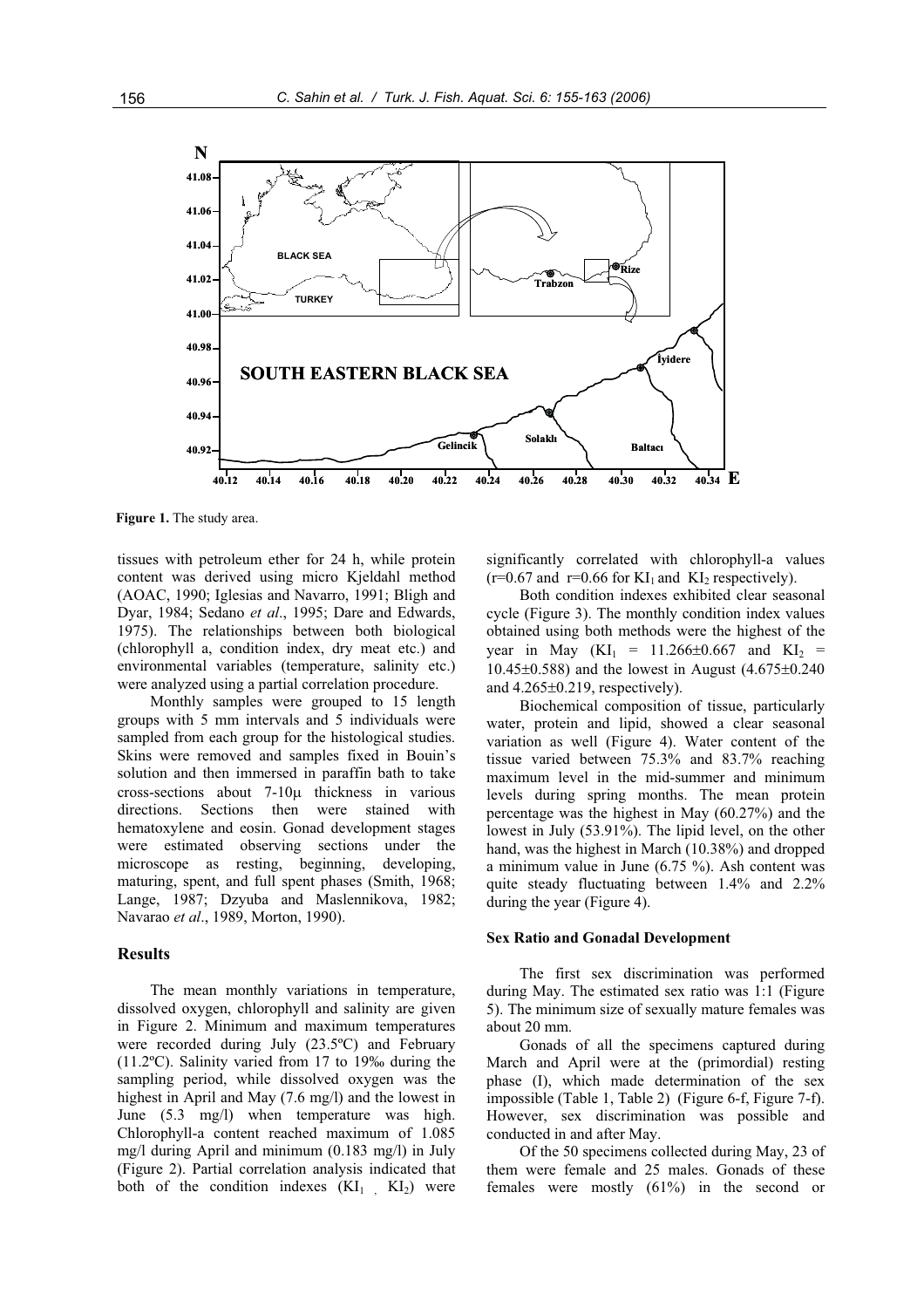

**Figure 2.** Monthly variations in temperature, dissolved oxygen, salinity, and chlorophyll of the study area.

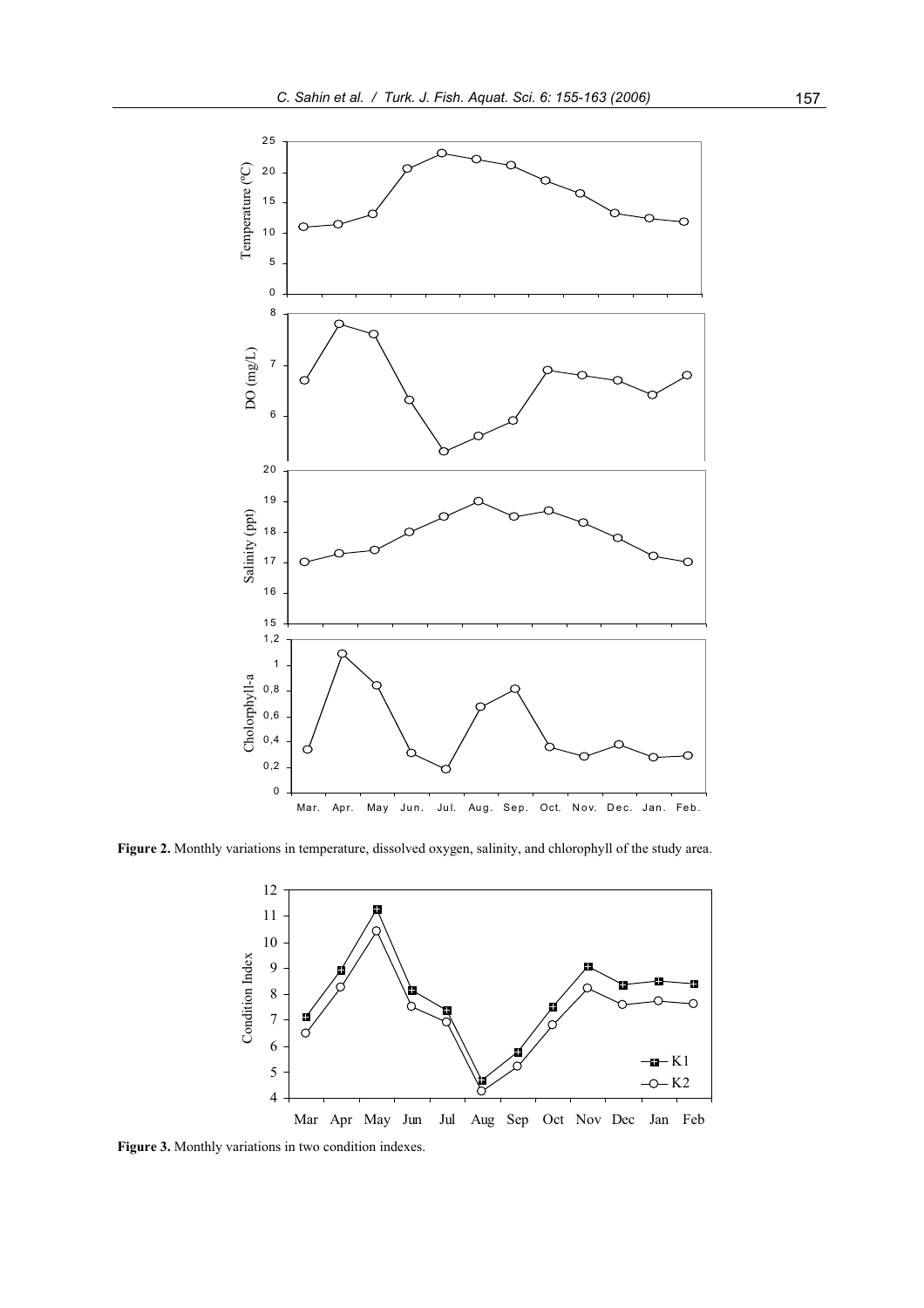

**Figure 4**. Monthly variations at the proximate levels from March 1998 to February 1999.

beginning phase, while considerable part (34%) in developing (III) and only 5% was in the maturing (IV) phase. Male testis exhibited similar pattern during this month; 64% the beginning (II), 34% developing (III) and 12% maturing (IV) phases (Figure 6-a, 6-b; Figure 7-a, 7-b). Beginning phase of gonad development was completed in great extent during June leaving only 19% of the females at phase II. Rates of females at development phases of III, IV and V were 38%, 30% and 19%, respectively in June. Males exhibited very similar pattern of gonadal development (Table 2; Figure 6c, 6d; Figure 7c, 6d).

First spawning (egg release) was observed during June. Most of the females (55%) and males (67%) during July were at spent phase (V). During August, more than half of the females were at spent (V) and one third and full spent phase (VI) (Table 1), while almost half of the males was at spent (V) and 40% of them full spent phases (Table 2; Figure 6-e, Figure 7-e). During September nearly half of females (44%) and males (48%) were at resting phase, these ratios increased to 90% in October. All females and males were at the resting phase from November to February (Table 1, 2).

# **Discussion**

Aquatic animals are under the effects of both abiotic (e.g. temperature, salinity, dissolved oxygen and substratum) and biotic (e.g. food, predation and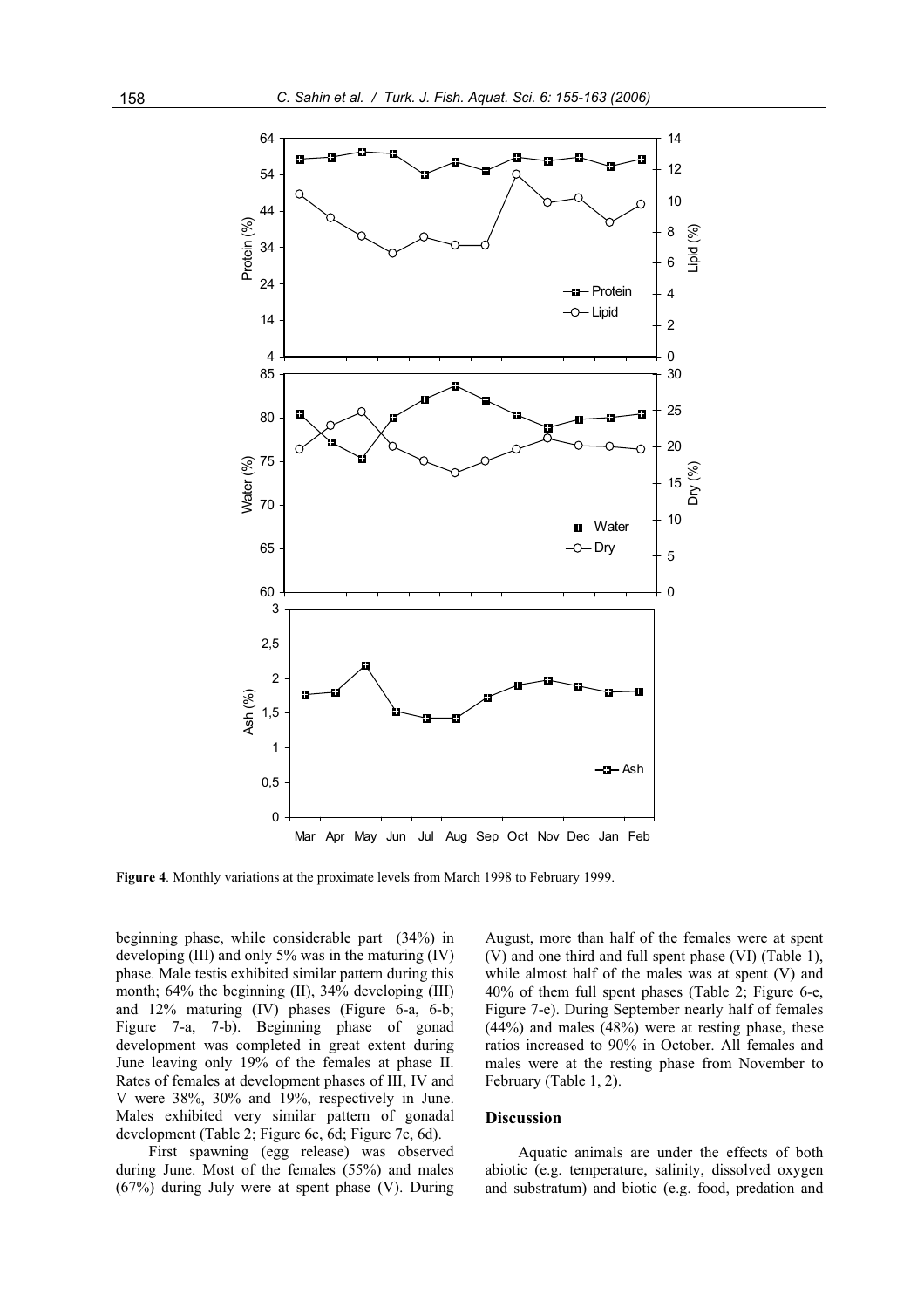

Figure 5. Distribution of sexes by months.

**Table 1** . Gonadal development phases of females and percentage distribution

| Months    | Female | Uncertain |    |                          |    | П    |    | Ш    |                          | IV   |    |      |                          | VI   |
|-----------|--------|-----------|----|--------------------------|----|------|----|------|--------------------------|------|----|------|--------------------------|------|
|           |        |           | N  | $\%$                     | N  | $\%$ | N  | $\%$ | N                        | $\%$ | N  | $\%$ | N                        | $\%$ |
| March     |        | 20        | 20 | 100                      |    |      |    |      |                          |      |    |      |                          |      |
| April     |        | 20        | 20 | 100                      |    |      |    |      |                          |      |    |      |                          |      |
| May       | 23     |           |    | $\overline{\phantom{0}}$ | 14 | 61   | 8  | 34   |                          |      |    |      |                          |      |
| June      | 27     |           |    |                          | 5  | 19   | 10 | 38   |                          | 30   | 5  | 19   | $\overline{\phantom{0}}$ |      |
| July      | 29     |           |    |                          |    |      | ↑  |      | 11                       | 38   | 16 | 55   |                          |      |
| August    | 26     |           |    |                          |    |      |    |      | ↑                        | 8    | 16 | 61   | 8                        | 31   |
| September | 18     | 14        | 14 | 44                       |    |      |    |      | $\overline{\phantom{0}}$ |      | 7  | 22   | 11                       | 34   |
| October   | 4      | 28        | 28 | 88                       |    |      |    |      |                          |      |    |      | 4                        | 12   |
| November  |        | 20        | 20 | 100                      |    |      |    |      |                          |      |    |      |                          |      |
| December  |        | 20        | 20 | 100                      |    |      |    |      |                          |      |    |      |                          |      |
| January   |        | 20        | 20 | 100                      |    |      |    |      |                          |      |    |      |                          |      |
| February  |        | 20        | 20 | 100                      |    |      |    |      |                          |      |    |      |                          |      |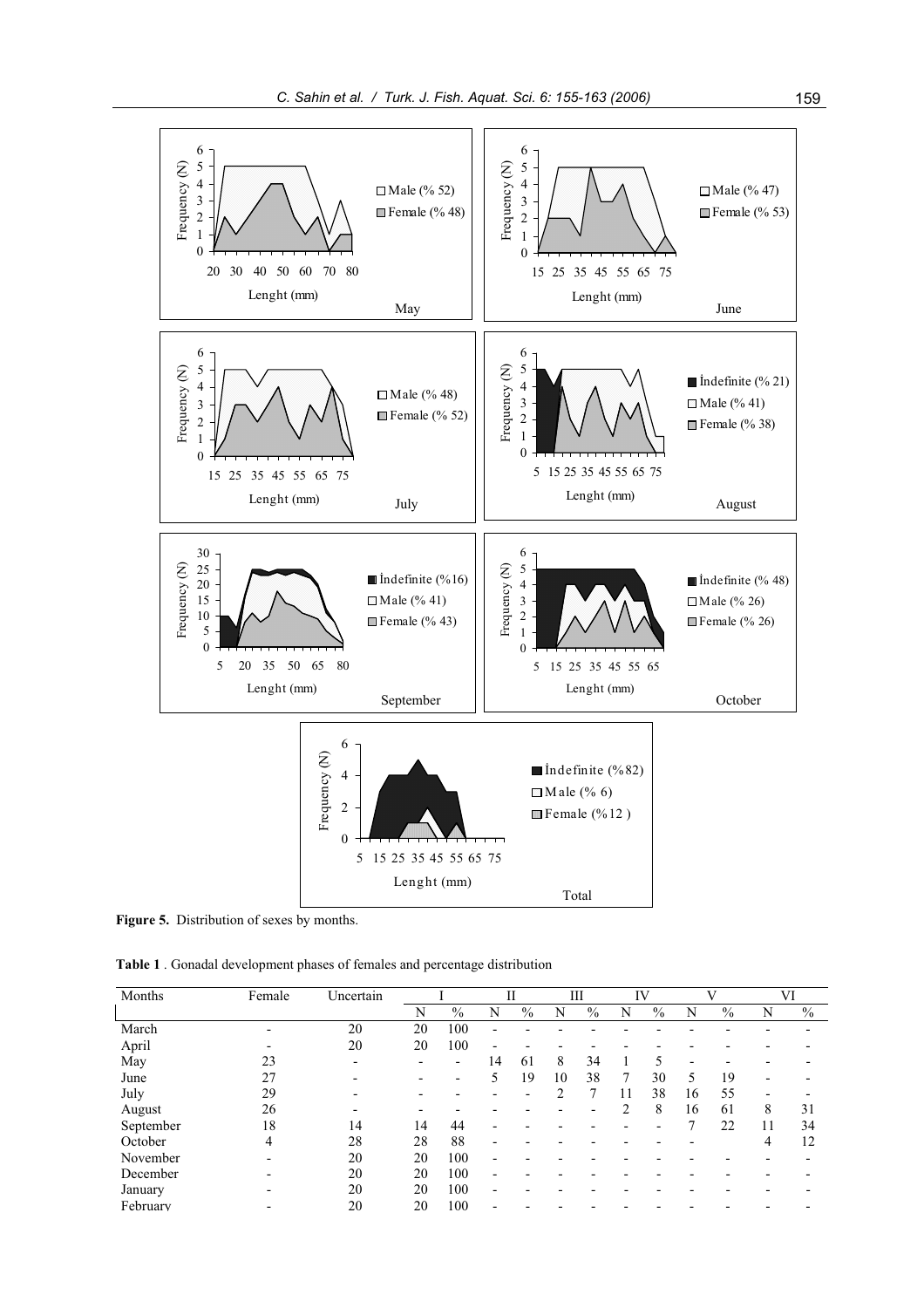| Months    | Male                     | Uncertain                |    |                          | П                        |                          | Ш |                          | IV |      | V  |               |    | VI   |
|-----------|--------------------------|--------------------------|----|--------------------------|--------------------------|--------------------------|---|--------------------------|----|------|----|---------------|----|------|
|           |                          |                          | N  | $\frac{0}{0}$            | N                        | $\frac{0}{0}$            | N | $\frac{0}{0}$            | N  | $\%$ | N  | $\frac{0}{0}$ | N  | $\%$ |
| March     |                          | 20                       | 20 | 100                      |                          |                          |   |                          |    |      |    |               |    |      |
| April     |                          | 20                       | 20 | 100                      | $\overline{\phantom{0}}$ | $\overline{\phantom{0}}$ |   |                          |    |      |    |               |    |      |
| May       | 25                       |                          |    | $\overline{\phantom{0}}$ | 16                       | 64                       | 6 | 24                       | 3  | 12   |    |               |    |      |
| June      | 24                       | $\overline{\phantom{0}}$ | -  |                          | 3                        | 13                       | 7 | 28                       | 10 | 42   | 4  | 17            |    |      |
| July      | 27                       |                          |    |                          |                          | -                        | 3 | 11                       | 8  | 30   | 18 | 67            |    |      |
| August    | 28                       |                          |    |                          |                          |                          |   | $\overline{\phantom{a}}$ | 4  | 14   | 13 | 46            | 11 | 40   |
| September | 15                       | 14                       | 14 | 48                       |                          |                          |   |                          |    | ۰    | 6  | 21            | 9  | 31   |
| October   | 2                        | 28                       | 28 | 93                       |                          |                          |   |                          |    |      |    |               | ◠  |      |
| November  | $\overline{\phantom{0}}$ | 20                       | 20 | 100                      | $\overline{\phantom{0}}$ |                          |   |                          |    |      |    |               |    |      |
| December  |                          | 20                       | 20 | 100                      |                          |                          |   |                          |    |      |    |               |    |      |
| January   |                          | 20                       | 20 | 100                      | $\overline{\phantom{0}}$ |                          |   |                          |    |      |    |               |    |      |
| February  |                          | 20                       | 20 | 100                      |                          |                          |   |                          |    |      |    |               |    |      |

**Table 2.** Gonadal development phases of males and percentage distribution



**Figure 6**. Gonad development phases in females.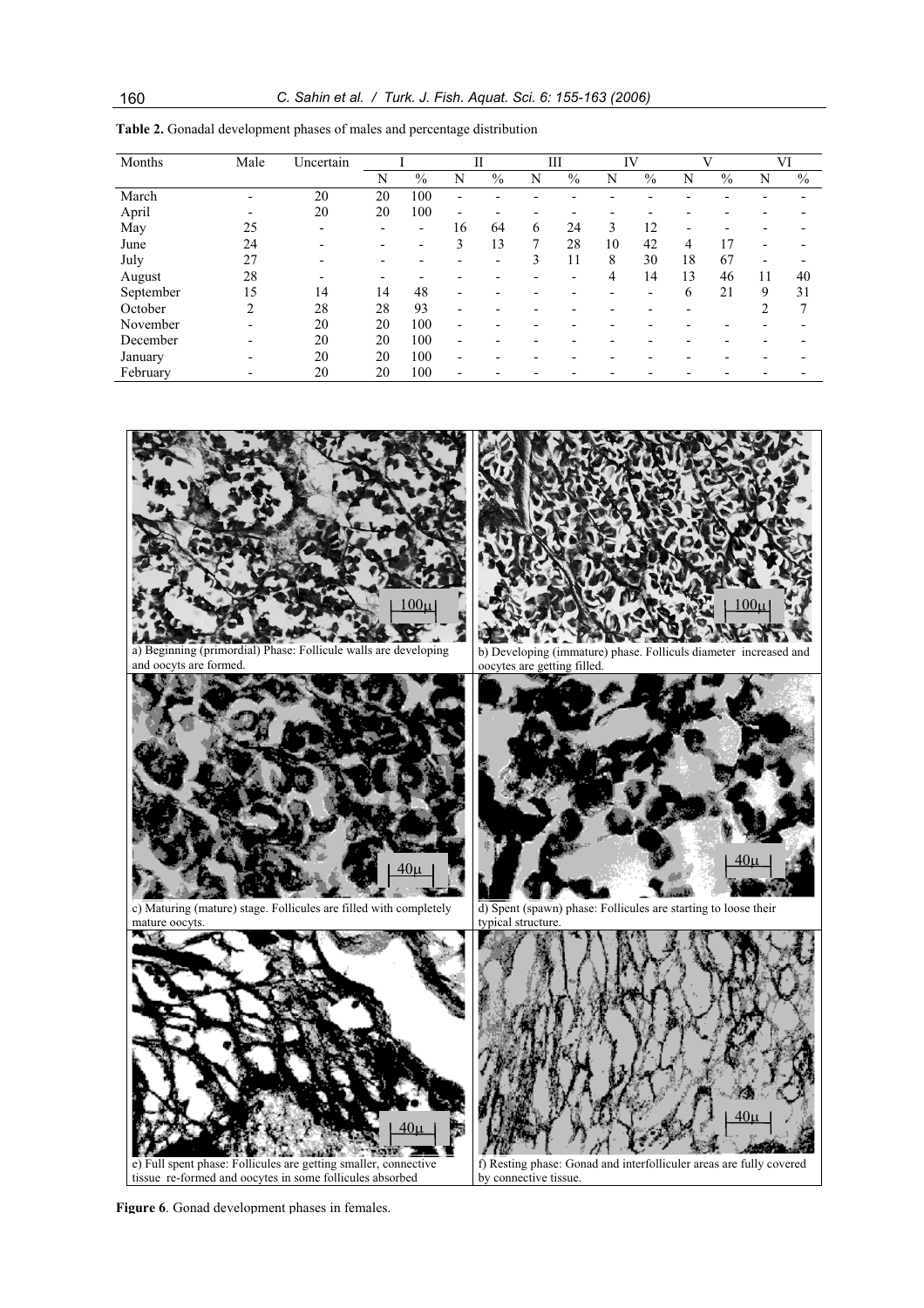

**Figure 7**. Gonad development phases in males.

competition) variables. All the environmental variables may affect the growth and reproduction as well as the distribution of *Anadara inaequivalvis*. Among the biotic variables the chlorophyll-a, an indicator of phytoplankton biomass and a very well known source of food for bivalve molluscs, was highly correlated with condition index during the present study. Highest levels of chlorophyll-a content and condition index matched very well during April – May. It is known that good condition values are the indicators of accumulating nutrient reserves, particularly glycogen and protein, and gonadal

development (Dare and Edwards, 1975; Bligh and Dyar, 1984; Aldrich and Crowley, 1986) . In present study, two peaks in condition index were observed during annual cycle (Figure 3); major one in May and second one in November. Gradually decreasing condition index from May to August indicated significant loses in tissue weight or reserves due to release of gametes. After August condition index started to rise gradually reaching second peak in November when autumn blooms occurs in the area. This is a typical seasonal cycle observed in bivalves in subtropical and temperate regions (Iglesias and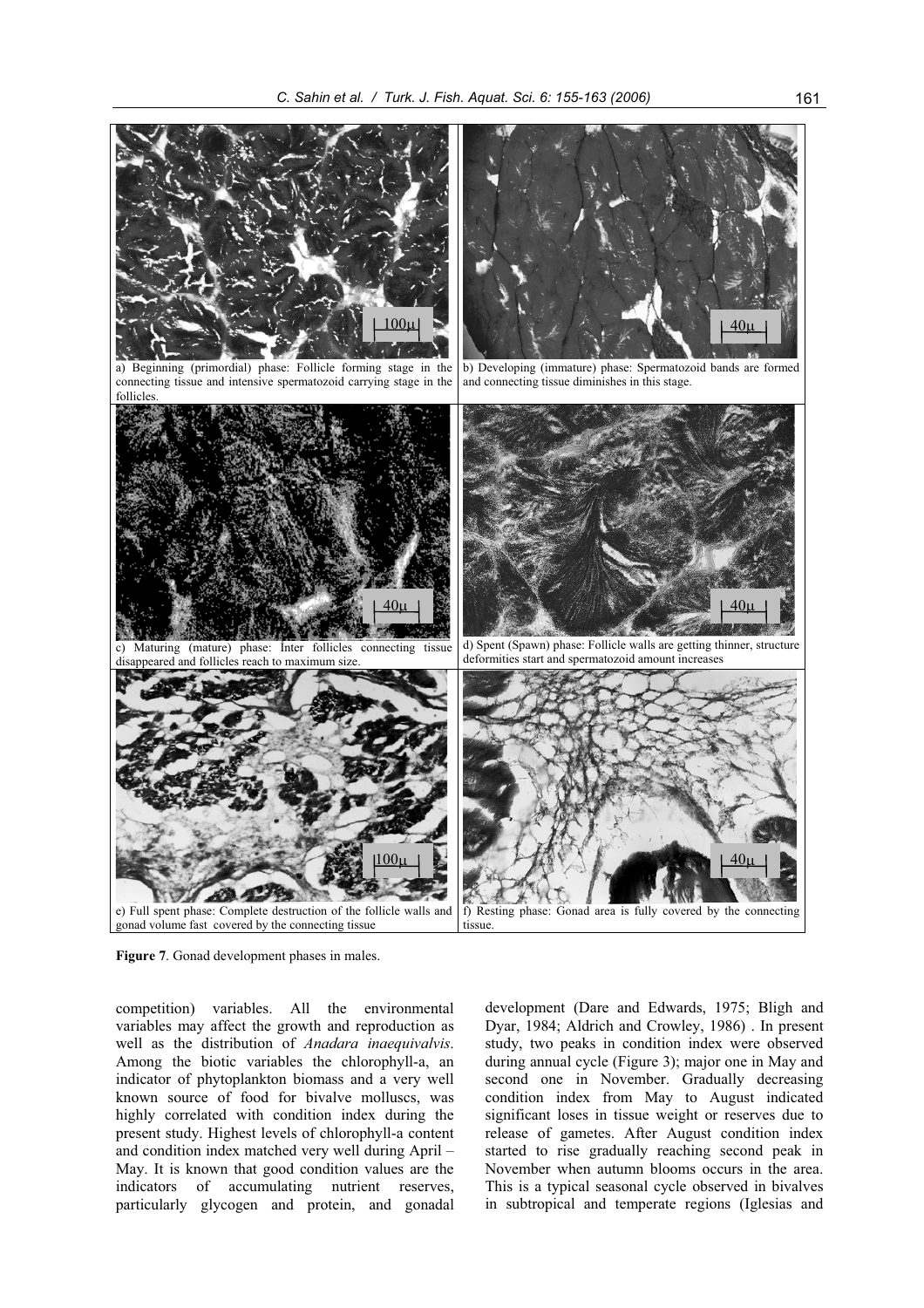Navarro, 1991).

It is reported that there have been important changes in the metabolic activities in pre/post reproduction period of the bivalve molluscs (Okumus, 1993; Moscose *et al*., 1992; Narasimham, 1988b). Significant declines in protein and lipid levels are inevitable during spawning season. In contrast reserves such as glycogen and lipid are utilized during the winter when available food is limited. Seasonal variation in condition index also reflects this fact (Figure 4) (Aldrich and Crowley, 1986; Devenport and Chen, 1987; Okumuş, 1993). The results of the present study also exhibited similar pattern. The lipid content reached maximum levels during autumn and was used as energy reserve during winter. During the spring gonadal development caused slight increment in protein content but not in lipid. That is because lipid was used as energy source for accelerating metabolism due to increasing temperature and gametogenesis (Figure 4).

Observation of histological samples of gonads indicated that spawning in the Black Sea population of *A. inaequivalvis* took place during summer period. Native bivalve species in the Black Sea spawn earlier than *A. inaequivalvis*. It is most likely that *A. inaequivalvis* as a tropical species needs higher temperatures for spawning and larval development. Gonadal development stages for other species of Anadara (i.e., *A. granosa* and *A. rehombea*) from various localities have been described as resting, beginning, developing, maturing and spent and differentiations between these phases seem to quite similar (Dzyuba, 1982). Studies on *A. subcrenata*, *A. broughtoni* and *A. ursi* in sub-tropics showed that spawning took place from June to September (Morton, 1990; Moscose *et al*., 1992; Dzyuba and Maslennikova, 1982; Cruz, 1984; Yankson, 1982; Hadfield, and Anderson, 1988; Cruz, 1987; Trol and Gomez, 1985). During the present study females with mature gametes were found until September and October, but their ratios declined rapidly after August (Table 1, Table 2).

Sex ratios of the specimens sampled were determined monthly from the histological slides (Figure 5) as 1.04:1 (F/M) and  $\chi^2$  has shown that there is no significant difference between sex ratio. The sex ratio for other Anadara populations is given in Table 3. It can be clearly seen that there is good agreement

with finding of present study (Table 3).

Determination of first maturity length and spawning period are the basic requirements for the protection and sustainable exploitation of the stocks. There are several methods used for studying these variables, however the most precise results have obtained through histological examinations. It is almost impossible to determine the beginning (II) period of the gonadal development using other approaches. In conclusion, the introduced bivalve species has been adapted into new environment exhibiting similar seasonal cycles in condition index and gametogenesis with other species of the genus Anadara inhabiting sub-tropic and temperate waters and other bivalve species in the Black Sea.

## **References**

- Aldrich, J.C. and Crowley, M. 1986. Condition and Variability in *Mytilus edulis* (L.) From Different Habitats in Ireland, Aquaculture, 52: 273-286.
- Alpbaz, G.A. and Önen, M. 1991. Türkiye'de İhraç Edilen Kum Midyesi (*Venus gallina*) Üzerine Arastırma, E.Ü. Su Ürünleri Dergisi, 7: 78-86.
- AOAC. 1990. Official Methods of Analysis. In: K. Heldrich (Ed.), Association of Analytical Chemists.  $15<sup>th</sup>$ edition. AOAC: Arlington, Virginia, USA, 1289 pp.
- Bligh, E.G. and Dyar, W.J. 1984. Rapid Method of Total Lipid Extraction and purification, Canadian Journal of Biochemistry Physiology, 37: 911-917.
- Broom, M.J. 1985. The Biology and Culture of Marine Bivalve Molluscs of the Genus Anadara, ICLARM Studies and Rewiews, 209: 1-37.
- Cruz, R.A. 1984. Some Aspect of the Reproduction of *Anadara tuberculosa* (Plecypoda: Arcidae) From Punta Morales, Punterenas, Costa Rica, Rev. Biol. Trop., 32: 45-50.
- Cruz, R.A. 1987. The reproductive Cycle of the Mangrove Cockle *Anadara grandis* (Bivalvia: Arcidae) in Costa Rica, Brenesia, 27: 1-8.
- Dare, PJ. and Edwards, D.B. 1975. Seasonal Changes in Flesh and Weight and Biochemical Composition of Mussels *(Mytilus edulis* L.) in the Conwy Estuary, North Wales, J. Exp. Mar. Biol. Ecol., 18: 89-97
- Devenport, J. and Chen, X. 1987. A Comparison of Methods For the Assessment of Condition in the Mussel (*Mytilus edulis* L.), J. Moll. Stud., 53: 293- 297.
- Dzyuba, S.M. and Maslennikova, L.A. 1982. Reproductive cycle of the Bivalve Mollusc *Anadara broughtoni* From the Southern Peter the Great Bay of the Sea Japan, Biol Morya., 3: 34-40.

|  |  |  | <b>Table 3.</b> Sex ratios in some Anadara species |  |
|--|--|--|----------------------------------------------------|--|
|  |  |  |                                                    |  |
|  |  |  |                                                    |  |

| Country     | <b>Species</b>   | Sex Ratio $(F/M)$ | Researchers      |
|-------------|------------------|-------------------|------------------|
| India       | A. granosa       | 1:1               | Narasimham, 1988 |
| Costa Rica  | A. tuberculosa   | 1:1               | Cruz, 1984       |
| Philippines | A. antiquata     | 1.03:1            | Toral, 1985      |
| East Africa | A. senilis       | 1.2:1             | Yankson, 1982    |
| Australia   | A. trabezia      | 1:1               | Hadfield, 1988   |
| Costa Rica  | A. grandis       | 1.2:1             | Cruz, 1987       |
| Turkey      | A. inaequivalvis | 1.04:1            | This research    |